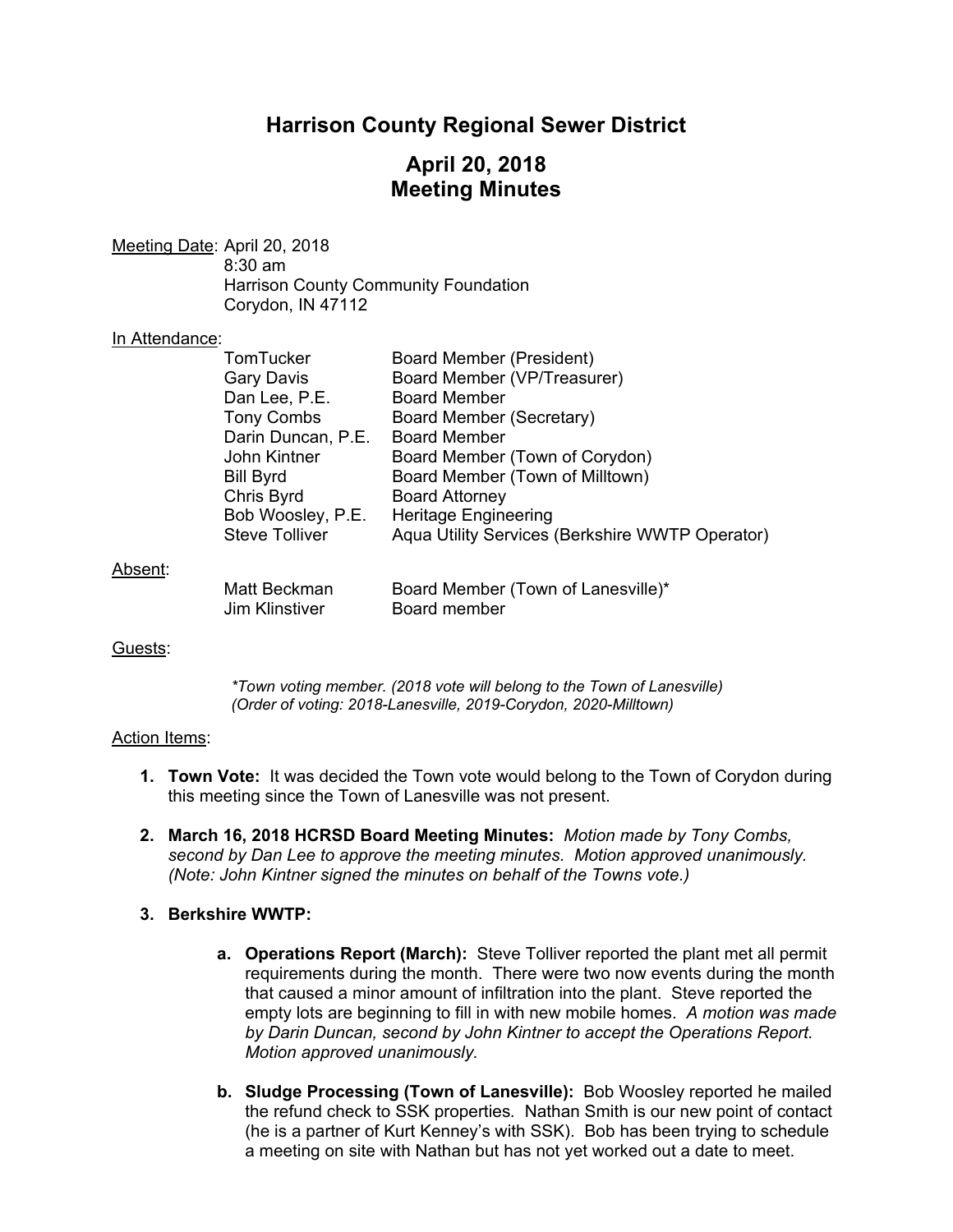HCRSD Mtg Minutes April 20, 2018 Page 2 of 3

> **4. Child Craft Lift Station:** Steve reported the station appears to be functioning properly with the upgraded motor saver component that was installed. Darin Duncan handed out a letter from the Harrison REMC that addressed the issues found to date at the station. The REMC has worked diligently with Steve and his subcontractor to determine the issues being experienced. Based on all testing performed the power being supplied to the station is well within all industry tolerances. There doesn't appear to be an issue with the power feeding the stations. It appears the solution is likely in the type of motor saver that was being utilized. The current motor saver installed has a wider range and appears to have corrected the issues. Should this motor saver fail the intention is to replace it with an even higher performance motor saver unit. Steve thanked the REMC for their efforts in helping get this resolved. They have worked hard and are to be commended for their prompt attention to this matter.

### **5. 2018 Project Initiatives:**

- **a. Lanesville Interchange Frontage Road Sewer Extension:** Gary Davis informed the Board the County has retained the services of Primavera and Associates to the design the roadway and sewer line. It was previously thought American StructurePoint was going to perform this design work. Bob has provided all sewer alignment information to Jason Copperwaite with Primavera.
- **b. Berkshire WWTP Effluent Line Upgrade and Replacement:** Bob Woosley reported he has not yet met with SSK to discuss the replacement of the forcemain across their property. He has reached out to Nathan Smith (SSK) but has not yet scheduled the meeting. When they meet he will discuss the infiltration issues and concerns the District is experiencing with their collection system.

### **6. Treasurers Report:**

- **a.** *Motion made by Dan Lee, second by John Kintner to approve the March Treasurer's Report. Motion approved unanimously.*
- **b.** *Motion made by Gary Davis, second by Tony Combs to pay the following claims. Motion approved unanimously.*

### *District Checking Account:*

| i. Harrison REMC-WWTP electric service               | \$1,239.92 |
|------------------------------------------------------|------------|
| ii. Duke Energy – lift station electric service      | \$26.33    |
| iii. Aqua Utility Services - WWTP Op. & LS Maint.    | \$3,930.37 |
| iv. Town of Corydon - March sewer bills              | \$3,927.17 |
| v. Dillman, Chastain, Byrd - Meeting, amend easement | \$167.00   |
| vi. Heritage Eng. - retainer/website hosting         | \$880.00   |
|                                                      |            |

- **7. New Salisbury Revised Easement for Post Office sewer line:** Chris Byrd provided a copy of the revised recorded plat for the post office easement. There was error in the legal description on the previously recorded plat. The new instrument number is: 201801849.
- **8. Zurschmeide Development (Poplar Trace Subdivision):** Bob Woosley reported the developer of the proposed Poplar Trace Subdivision (Kevin Zurschmeide) notified him that his